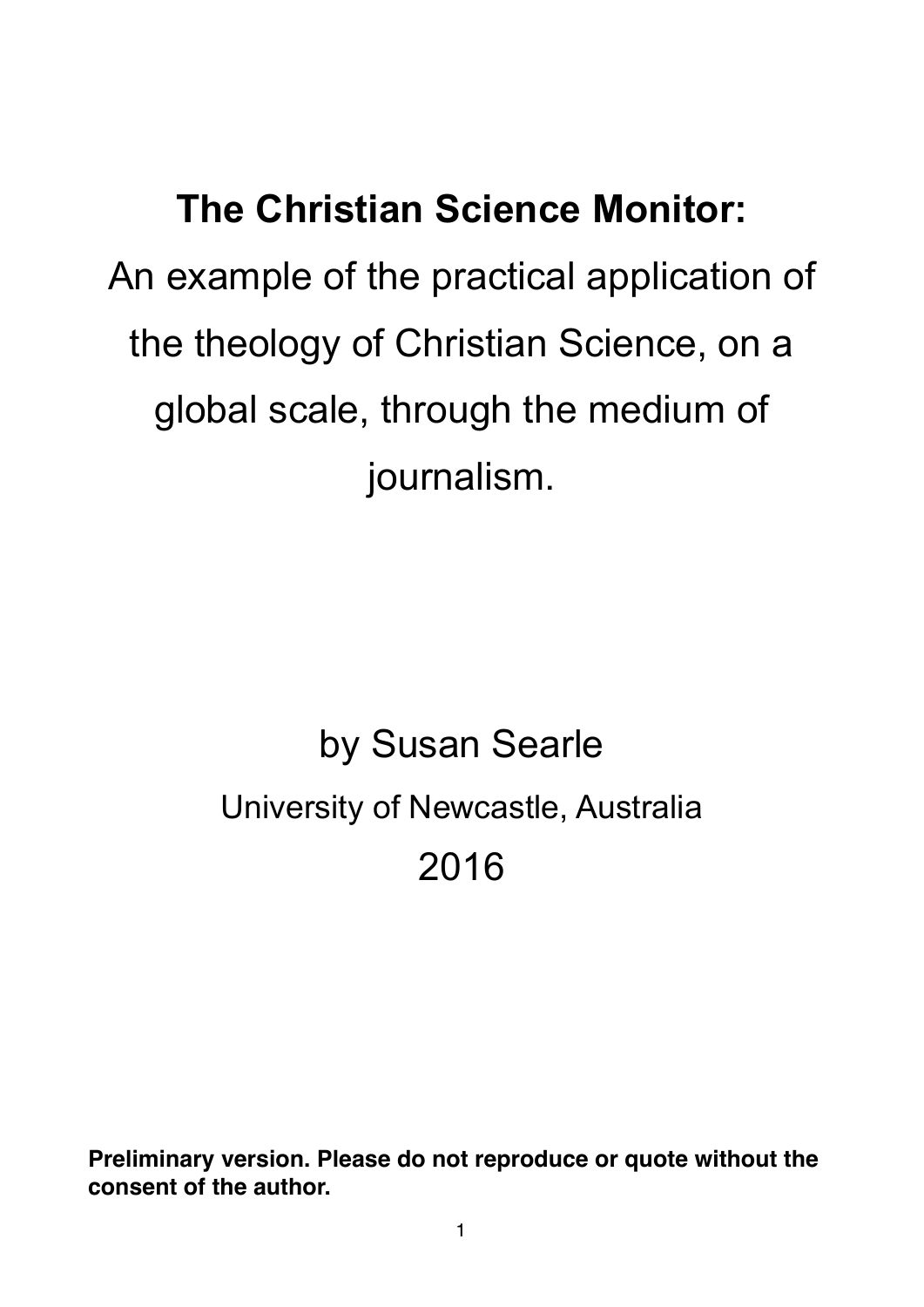## Introduction

This presentation will argue that the Monitor practically expresses the theology of the religious organisation that owns it, *The Church of Christ Scientist* (referred to as The Church). It does this through the motivation behind the decisions and actions of its staff; and its journalistic content, the publication of news in a non-religious way that is of interest and import to the world.

In this presentation I will:

- 1. Explain the relevance of the theology of Christian Science to the history of the Monitor's establishment, and its object, as stated by its founder Mary Baker Eddy, "to injure no man, but to bless all mankind" (Eddy, *Miscellany*, p. 353).
- 2. I will detail how the theology of Christian Science and its practice of healing is an expression of the purpose of The Church to "reinstate primitive Christianity and its lost element of healing" (Eddy, *Science and Health*, p. 17). And how this purpose is based on the identity of Jesus and his denouncement of evil.
- 3. I will show how this theology is reflected in the healing mission of the Monitor "to spread undivided the Science that operates unspent "(Eddy, *Miscellany*, p. 353). This will include articles that demonstrate how the Monitor operates on a global scale and provide examples of how the object and healing mission is supported through journalism.

# **Definitions**

To gain a greater understand of the theology of Christian Science some terms need explanation in relation to there meaning in Christian Science. A full understanding of these terms requires a study of the Christian Science textbook, *Science and Health with Key to the Scriptures* [by the discoverer and founder of Christian Science Mary Baker Eddy.](http://christianscience.com/read-online/science-and-health) 

**God** is "The great I am; the all-knowing, all-seeing, all-acting, all-wise, all-loving, and eternal; Principle; Mind; Soul; Spirit; Life; Truth; Love; all substance; intelligence" (Eddy, *Science and Health*, p. 587). God and His creation are good (Genesis 1:31 and Eddy, *Science and Health*, pp. 113, 583).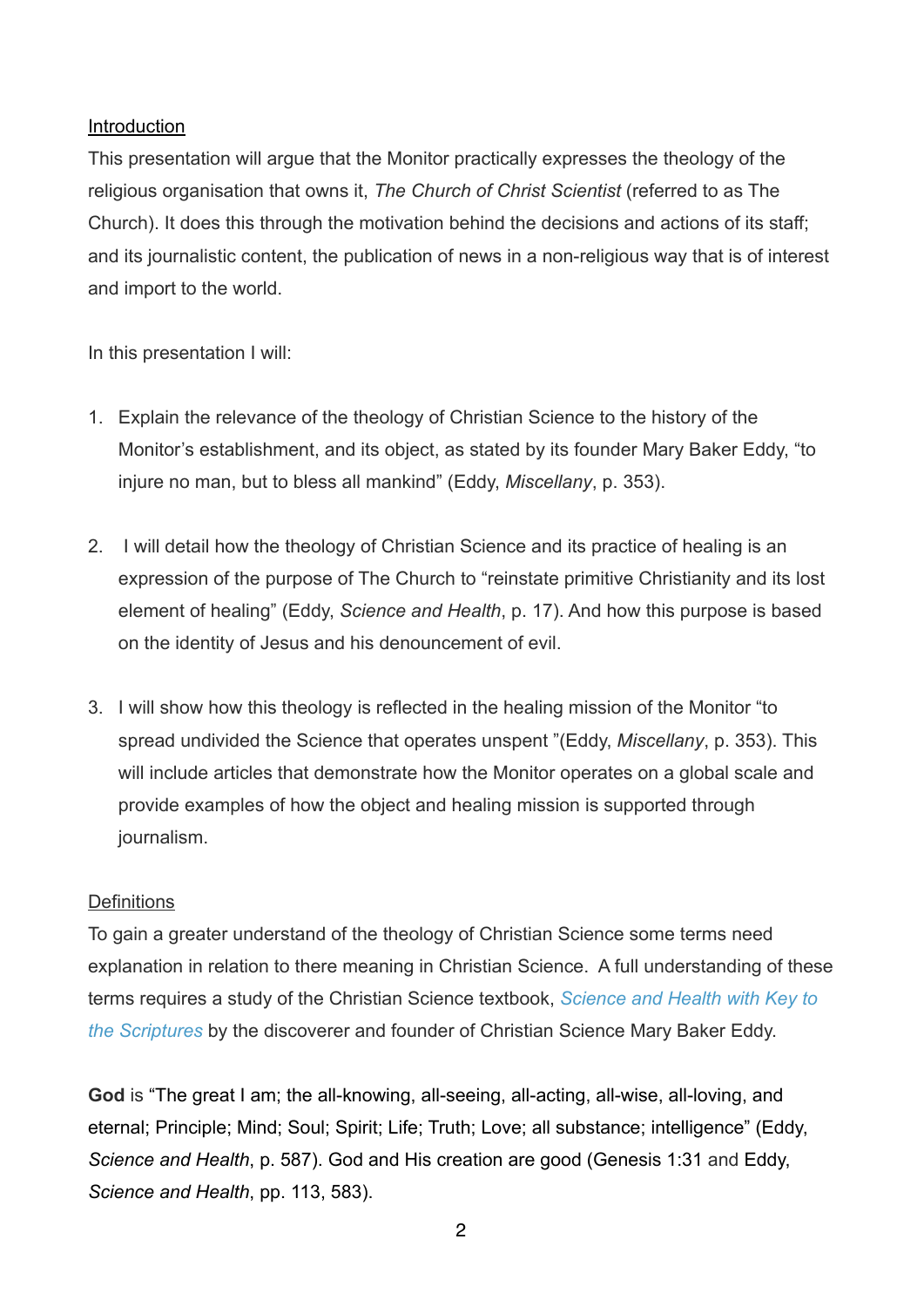**Healing** in Christian Science differs from faith healing because it is more than a request for God to heal the sick and a hope that he responds. It involves transforming thought, through Spirit, replacing discord with harmony. Healing is not a supernatural miracle but a revealing of nature. Man and the universe are not governed by material law, which God sometimes sets aside, but by universal divine law (Eddy, *Science and Health*, pp. 12, 83, 122, 140, 241). Eddy states that, "The physical healing of Christian Science results now, as in Jesus' time, from the operation of divine Principle, before which sin and disease lose their reality in human consciousness and disappear as naturally and as necessarily as darkness gives place to light and sin to reformation" (Eddy, *Science and Health*, p. xi).

**Christ** is not the human Jesus but the divinity of the man Jesus; the divine nature and godliness which animated him; the divine message from God speaking to human consciousness (Eddy, *Science and Health*, pp. 26, 473, 332). The Bible gives evidence of the presence of the Christ both before and after Jesus' era, through the healings and teachings of Abraham, Jacob, Moses, the prophets; and the Apostles, as well as Paul and others in the early Christian church who often felt it as the Holy Ghost (Eddy, *Science and Health*, pp. 43, 333).

**Redemption and Salvation.** Two tenants of Christian Science sum up the concepts of redemption and salvation. "We acknowledge God's forgiveness of sin in the destruction of sin and the spiritual understanding that casts out evil as unreal. But the belief in sin is punished so long as the belief lasts." and "We acknowledge Jesus' atonement as the evidence of divine, efficacious Love, unfolding man's unity with God through Christ Jesus the Way-shower; and we acknowledge that man is saved through Christ, through Truth, Life, and Love as demonstrated by the Galilean Prophet in healing the sick and overcoming sin and death" (Eddy, *Science and Health*, p. 497). Salvation comes as both a future and released eschatology.

#### The Monitor's history and object.

The Monitor, a mainstream newspaper first published in 1908, is now published on the web and weekly in print. It was established by the directors and trustees of The Church under the direction of Eddy, in her eighty-sixth year.

In 1906 the dedication of the extension to the Mother Church, the headquarters of Christian Science in Boston USA, received extensive media attention but Eddy was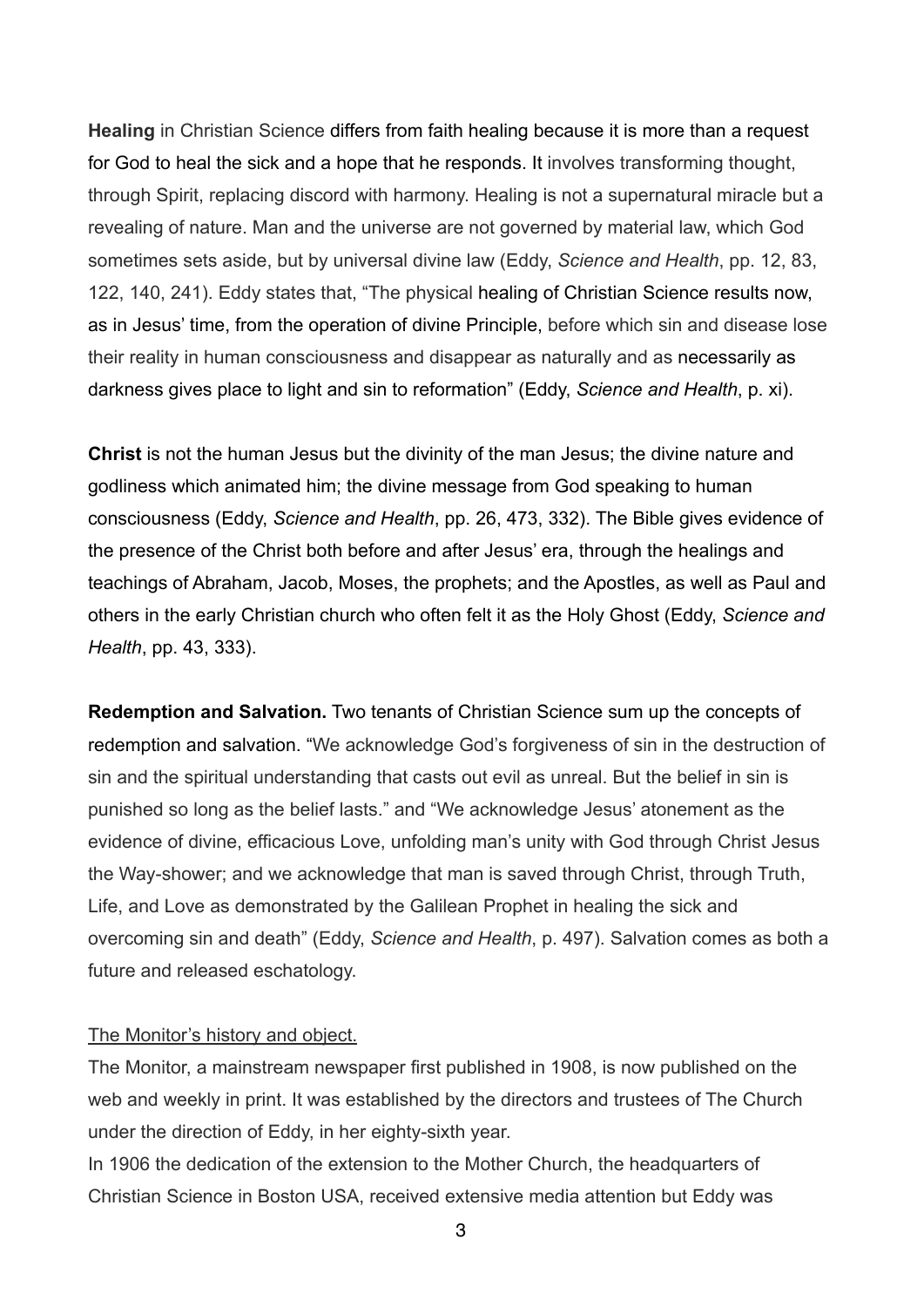deliberately absent. Her absence, together with her address read to the membership entitled *Choose Ye,* sent a powerful message to her followers by highlighting fundamental teachings in the theology of Christian Science (Gill, *Mary Baker Eddy*, pp. 469 - 470).

Eddy, in an attempt to stop personality worship, and out of concern that some of her students had become complacent; self-congratulator; and overly concerned with grand buildings, as a result of the rapid progress Christian Science she (Gill, *Mary Baker Eddy*, pp. 470, 476) warns her students that, "The pride of place or power is the prince of this world that hath nothing in Christ." She asks how many of them are "following the Wayshower [Christ Jesus]?" and reminds them that, "We follow Truth only as we follow truly, meekly, patiently, spiritually, blessing saint and sinner with the leaven of divine Love." She states that, [Christian] Science is "a law of divine Mind, a persuasive animus, an unerring impetus, an ever-present help… [It] comes to reveal man as God's image, His idea, coexistent with Him — God giving all and man having all that God gives" and that, "The First Commandment and the Golden Rule are the all-in-all of Christian Science", which when realised heals. Relevant in relation to the challengers she was to face from the media was the following, "Whatever is not divinely natural and demonstrably true, in ethics, philosophy, or religion, is not of God but originates in the minds of mortals" (Eddy, *Miscellany,* pp. 3 - 5).

In October 1906, John Pulitzer's New York *World* claimed Eddy was near death, senile and in-prisoned by her minders. Pulitzer persuaded others, to join in a "Next Friends Suite" although the paper itself pulled out of the suite. The aim was to establish her incapacity and gain control of The Church and her finances. After extensive interviews by reporters, medical authorities, and court officials Judge Aldriche's, ruling, confirmed Eddy's competence, and Christian Science as not an insane belief but a religion protected by the Constitution and the law (Peel, *Mary Baker Eddy: The Years of Authority*, pp. 280-289 and Gill, *Mary Baker Eddy*, pp. 472, 518 - 520).

Eddy's handling of these challenges put into practice the theology she professed in *Choose Ye*. She did not retaliate with resentment and reproach but with love and forgiveness. When informed of the court decision, she wrote a letter of forgiveness to one who had brought the suite (Peel, *Mary Baker Eddy: The Years of Authority*, p. 291). Her responses were not personal attacks but solely correctives (Eddy, *Miscellany*, pp. 307 - 316). Eddy's application of the theology of Christian Science motivated her, and was the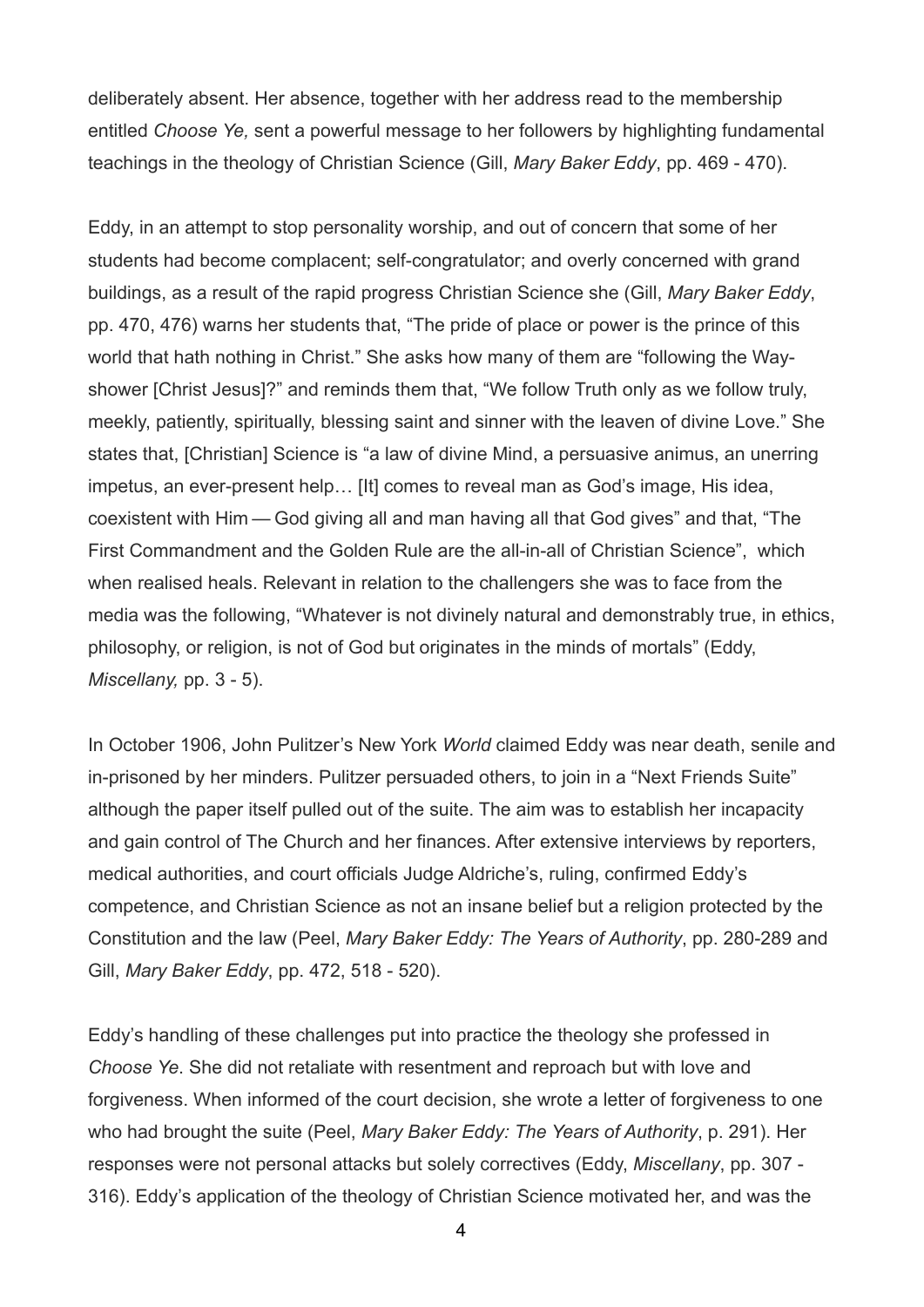source of the energy and power that enabled her to act with wisdom and clarity. She followed the Way-shower in loving her enemies (Matt 5:44 - 45); living the Golden Rule; and showing that,we should "At all times and under all circumstances, overcome evil with good. Know thyself, and God will supply the wisdom and the occasion for a victory over evil. Clad in the panoply of Love, human hatred cannot reach you" (Eddy, *Science and Health*, p. 571).

In August 1908 Eddy requested the offices of The Church begin a daily newspaper, named the *Christian Science Monitor,* to be established within ninety day. Her experiences had shown her the press's reliance on sensationalism and disregard for truth (Gill, *Mary Baker Eddy*, p. 532). They also told her, "Christian Scientists needed to be bolder in their involvement in the world" (Collins, 2012, *The Christian Science Monitor: Its History, Mission and People.* Chapter 1, Challengers and Growth). That they needed to be informed of the world's problems, healing those as well as their own. Her intention was not to explain the letter of Christian Science through the Monitor but to demonstrate its spirit (Collins, *The Christian Science Monitor,* Chapter 1, Challengers and Growth). It would give it's readers a way of looking at the world that was dedicated to the reform of thought and supported the insistence of Christian Science that God does not know or cause evil ( Eddy, *Science and Health*, pp.103, 127, 398).

Many obstacles needed to be overcome and Eddy instructed her team to turn to God in prayer for guidance, rather than human will and personal ability, and to move ahead with wisdom and economy (Collins, *The Christian Science Monitor*, Chapter 1, Challengers and Growth).

Her choosing of the Monitor's object to "injure no man, but bless all mankind" (Eddy, *Miscellany*, p. 353) aligns with Jesus' instructions to "Love your enemies, bless them that curse you" (Matt 5:44). However, Eddy insisted that evil be exposed. The Monitor was to inspire people to take the mental steps that bring reform to human thought — overcoming evil in their lives and the world (Collins, *The Christian Science Monitor*, Chapter 2, Deeper Purpose).

Jesus' healing ministry, his denouncement of evil and the theology of Christian Science Eddy stated that the purpose of The Church is to "reinstate primitive Christianity and its lost element of healing" (Eddy, *Science and Health*, p. 17).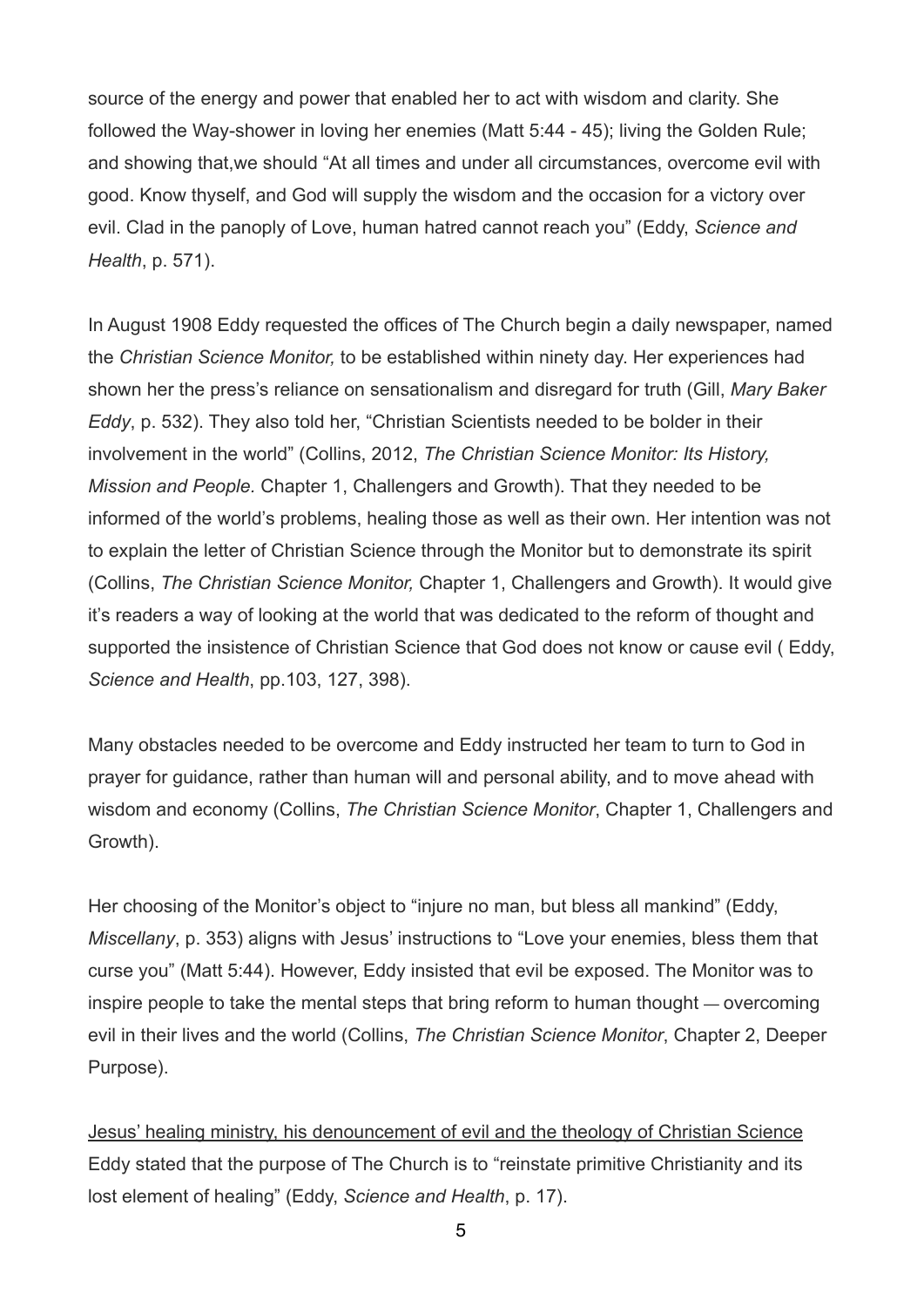Modern theologians like Remus and Marshall place Click Jesus' healing at the centre of his teaching and ministry and Jesus as the embodiment of Christ, a saving and healing power in all dimensions of human life (Porterfield, *Healing in the History of Christianity*, pp. 11 - 13). Eddy's own experience of healing and her study of the Scriptures lead to her discovery of the divine Science behind Jesus' works. She believed Jesus demanded healing of his followers (Eddy, *Science and Health*, pp. 52, 94, 108) when he stated, "the works that I do shall they do also" (John 14:12).

Jesus' ministry also involved the exposing and destruction of evil. Eddy defines the Devil not as a personification of evil but as "a lie; error; neither corporeality nor mind; the opposite of Truth; a belief in sin, sickness, and death" (Eddy, *Science and Health*, p, 584) In her exegesis of Genesis Eddy explains that the first biblical statement about evil comes through the fable of the serpent suggesting that there could be more than one God, Mind and that man, created from dust or matter, could become as gods. Else where she state that, "We lose the high signification of omnipotence, when after admitting that God, or good, is omnipresent and has all-power, we still believe there is another power, named evil. (Eddy, *Science and Health*, pp.

In the third tenet stated earlier she instruct that we destroy evil with the "spiritual understanding that cast out evil as unreal" and that as Christian Scientist's we have enlisted to follow Jesus by overcome sin, sickness and death "by understanding their nothingness and the allness of God, or good" (Eddy, *Science and Health*, p450). Eddy believed, one of the worst sins of mankind, was to conceal evil when it should be exposed and that Christian Scientist's should actively work in destroying its influence. She states that, "You uncover sin, not in order to injure, but to bless the corporeal man" (Eddy, *Science and Health*, p. 453).

When Jesus was tempted by the Devil, or lie, (Luke 4) he destroys any power this temptation would seem to have by refusing to worship it, as all power belongs to God.

The recognition of Jesus as the Christ is significant to healing, reformation and the denouncement of the devil or evil. This can be seen in the case of the Gadarene demoniac (Mark 5:1 - 20, Matthew 8: 28 - 34, Luke 8:26 - 39) who recognises Jesus as the Holy One of God or the Son of God signifying Jesus' identity, power and authority as the Christ.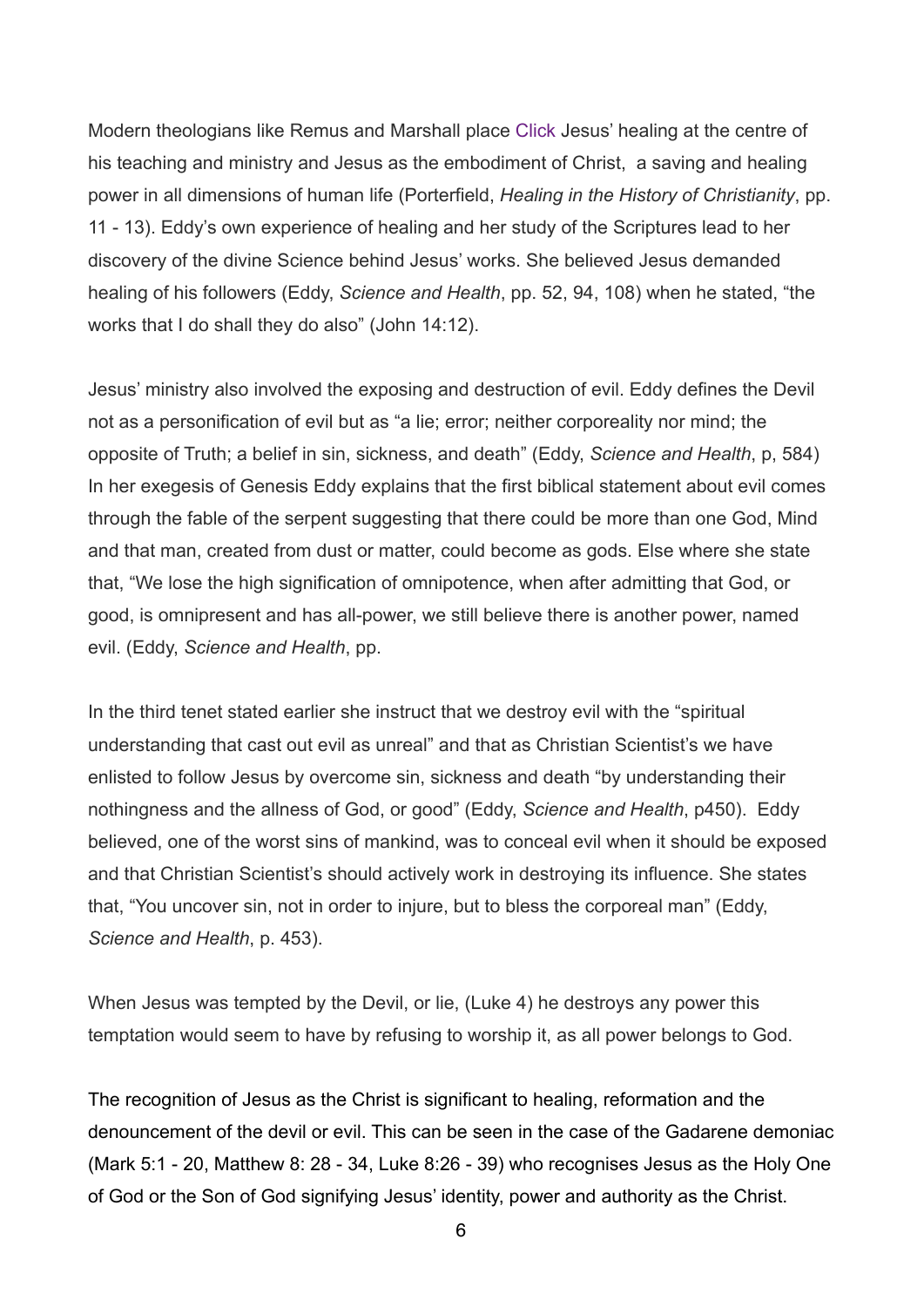Eddy (*Science and Health*, pp. 461) counsels that to heal sin you first need to identify it and that the destruction of error of all kinds, including disease and lack, comes from mental self-knowledge and "dissecting of thoughts to discover their quality, quantity and origin" (Eddy, *Science and Health*, p. 462). Also needed is the acknowledgement of the presence of the Christ and acceptance of Jesus, as the exemplar, the Son of God (Eddy, *Science and Health*, pp. 5, 203, 461, 496, 519). You can see these ideas expressed in the journalism of the Monitor. Evil is detected and uncovered, but it is not dwelt on with long descriptions that increase fear and hopelessness, giving it power. Rather, the Monitor shines a spiritual light on these situation, helping it's audience to build an understanding of the powerlessness of evil, to acknowledge the Christ, and see evidence of the power of truth in governments, populations and cultures, helping to refine, purify and strength the good. (*The Christian Science Journal*, June, 2016)

## Putting into practice the Monitor's healing mission

The Monitor's mission "to spread undivided the Science [or laws of God] that operates unspent "(Eddy, *Miscellany*, p. 353), is evidenced in its international distribution, its courageous and uncompromising uncovering of evil, and its reliance on the infinite God for its operation and source for healing suggestions (Canham, *Commitment to Freedom: The Story of the Christian Science Monitor*, pp. xv - xviii).

Editor, Erwin Canham, saw the role of Monitor reporters as "uncover[ing] the deeper moral and spiritual forces shaping mankind and then shar [ing] what [they have] discovered in ways that help readers respond constructively" (Collins, *The Christian Science Monitor,* Chapter 7, Spiritual Values). Under his leadership Monitor reporter Edmund Stevens won, in 1950, the first of seven Pulitzer Prizes with his series of 43 articles, This is Russia — Uncensored.

Stevens' reporting showed his love of the Russian people and warned the West to distinguish between the police state and Soviet people. He wrote, "The common denominator of naziism and communism is in the appeal to materialism, in the conviction that violence and coercion can settle any issue, ….. the rejection of fixed standards of right and wrong, true and false. Without these moral compass points to steer by, no nation can cleave to the course of progress" (Collins, *The Christian Science Monitor*, Chapter 7. Monitors First Pulitzer).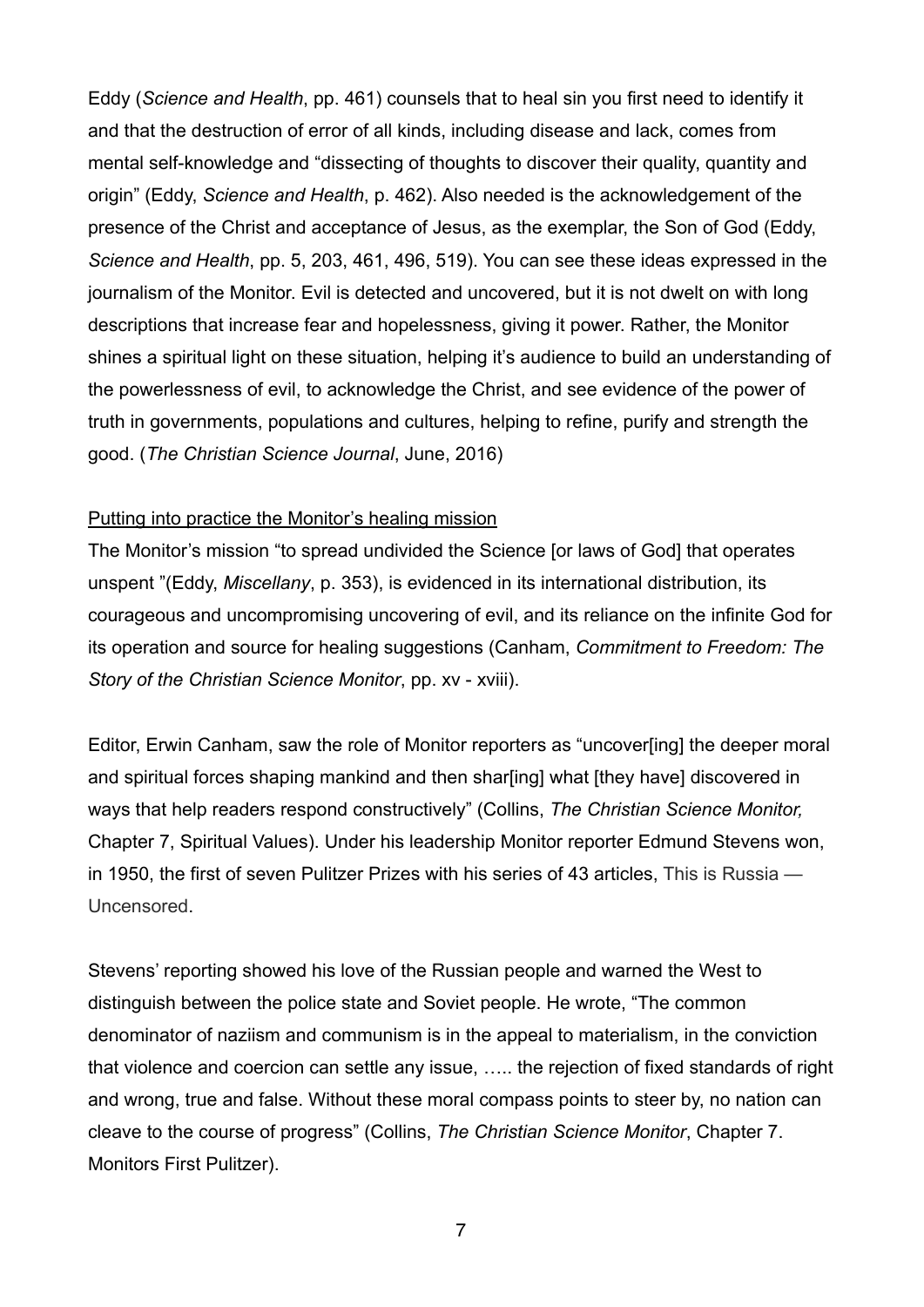In the 1960's and 70's the Vietnam war was at the centre of public opinion and rebellion against traditional authority and conservative thinking. The Monitor's editor, DeWitt John, spoke out against the war in his editorials. Monitor journalist, Elizabeth Pond, who was taken hostage in Cambodia reported how her non-confrontational approach and her loathing of war contributed to her release. These and the Monitor's continued accurate and factual reporting on the war were opposed by its conservative readers. However, John did not compromise his integrity to appease critics. He saw, honesty and willingness to speak the truth, no matter what the consequences, as an expression of Love (Collins, *The Christian Science Monitor*, Chapter 8, Noble Behaviour).

In 2001 the Monitor published a series of [cartons by Clay Bennett](http://www.csmonitor.com/Photo-Galleries/CSM-Galleries/Clay-Bennett-Pulitzer-Prize-Cartoons#231699) on the events and aftermath of September 11. Bennett's first cartoon was rejected as sorrow and loss were not the tone the Monitor wanted. His subsequent cartoons which focused on resolve; restriction of civil liberties; prejudice of Islam; and the government's intrusion into private lives won him the Pulitzer Prize (Collins, *The Christian Science Monitor*, Chapter 8, Noble Behaviour)

In 2016, Monitor article, *To better integrate refugees, Nuremberg aims at unlikely foe: gossip*[, offered a balanced report of Germany's attempt to overcome intolerance in ligh](http://www.csmonitor.com/World/Europe/2016/0128/To-better-integrate-refugees-Nuremberg-aims-at-unlikely-foe-gossip)ts of the world refugee problem. It shows how truth acts on human consciousness, causing morals and attitudes towards others to improve. "[Why China hacks the world](http://www.csmonitor.com/World/Asia-Pacific/2016/0131/Why-China-hacks-the-world)" addresses the mental cause rather than condemning, and ["How to save kids from ISIS](http://www.csmonitor.com/USA/Justice/2015/1003/How-to-save-kids-from-ISIS-Start-with-mom)" gives evidence of a healing solution.

#### **Conclusion**

The Monitor has not always upheld its object and mission to the highest level. Over caution in its earlier years prevented it from uncovering the evil necessary to allow healing. Later personal ego caused friction between staff and then economic crisis and unwise decisions resulted in spiralling debt (Collins, *The Christian Science Monitor*, Chapter 3, 4, 9, 10). However, the Monitor's ability to look at itself critically; adapt and change; and the recognition received from its peers has shown it to be doing something right in its striving to live up to its object and healing mission.

## **Conference cyber proceedings are published for documentary purposes. The view expressed are the author's and do not necessarily represent CESNUR's opinions**.